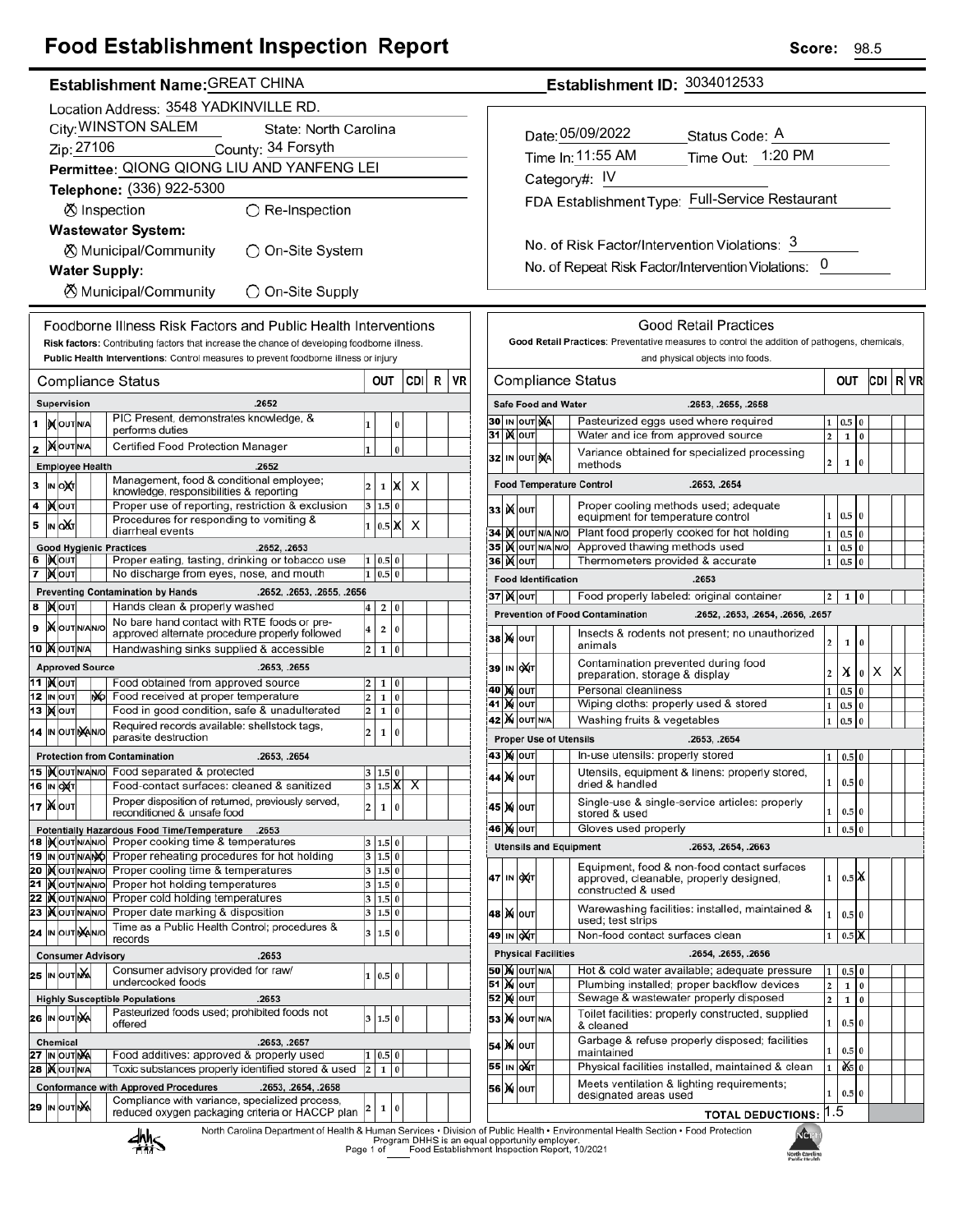# Comment Addendum to Food Establishment Inspection Report

| Establishment Name: GREAT CHINA                                                                                                                            |            | Establishment ID: 3034012533                                                       |                                    |  |  |  |
|------------------------------------------------------------------------------------------------------------------------------------------------------------|------------|------------------------------------------------------------------------------------|------------------------------------|--|--|--|
| Location Address: 3548 YADKINVILLE RD.<br>City: WINSTON SALEM                                                                                              | State:NC   | $ \mathsf{X} $ Inspection $\Box$ Re-Inspection<br>Comment Addendum Attached?<br>IХ | Date: 05/09/2022<br>Status Code: A |  |  |  |
| County: 34 Forsyth                                                                                                                                         | Zip: 27106 | Water sample taken? $\Box$ Yes $\boxed{x}$ No                                      | Category #: $IV$                   |  |  |  |
| Wastewater System: X Municipal/Community non-Site System<br>Water Supply:<br>$\boxed{\mathsf{x}}$ Municipal/Community $\boxed{\phantom{a}}$ On-Site System |            | Email 1: yanfenglei 1977@yahoo.com                                                 |                                    |  |  |  |
| Permittee: QIONG QIONG LIU AND YANFENG LEI                                                                                                                 |            | Email $2$ :                                                                        |                                    |  |  |  |
| Telephone: (336) 922-5300                                                                                                                                  |            | Email 3:                                                                           |                                    |  |  |  |

|                    |                                                                  |           |              | <b>Temperature Observations</b> |                 |          |      |  |
|--------------------|------------------------------------------------------------------|-----------|--------------|---------------------------------|-----------------|----------|------|--|
|                    | Effective January 1, 2019 Cold Holding is now 41 degrees or less |           |              |                                 |                 |          |      |  |
| Item<br>ServSafe   | Location<br>Yanfeng Li 2/20/23                                   | Temp<br>0 | Item<br>tofu | Location<br>reach in            | Temp Item<br>39 | Location | Temp |  |
| hot water          | 3 comp sink                                                      | 144       |              |                                 |                 |          |      |  |
| chlorine sanitizer | 3 comp sink                                                      | 50        |              |                                 |                 |          |      |  |
| chlorine sanitizer | spray bottle                                                     | 50        |              |                                 |                 |          |      |  |
| chicken bites      | final cook temp                                                  | 177       |              |                                 |                 |          |      |  |
| fried rice         | hot holding                                                      | 155       |              |                                 |                 |          |      |  |
| white rice         | hot holding                                                      | 166       |              |                                 |                 |          |      |  |
| egg drop soup      | hot holding                                                      | 161       |              |                                 |                 |          |      |  |
| shrimp             | cooling 12:05                                                    | 67        |              |                                 |                 |          |      |  |
| shrimp             | cooling 20 min                                                   | 63        |              |                                 |                 |          |      |  |
| noodles            | walk in                                                          | 41        |              |                                 |                 |          |      |  |
| eggrolls           | walk in                                                          | 41        |              |                                 |                 |          |      |  |
| chicken bites      | walk in                                                          | 40        |              |                                 |                 |          |      |  |
| wings              | walk in                                                          | 41        |              |                                 |                 |          |      |  |
| chicken bites      | reach in cooler                                                  | 35        |              |                                 |                 |          |      |  |

| -------------- | . <del>.</del> <b>.</b> . <b>.</b> |    |  |  |
|----------------|------------------------------------|----|--|--|
| wings          | reach in cooler                    | 37 |  |  |
| pork           | make unit                          | 41 |  |  |
| cabbage        | make unit                          | 39 |  |  |
| pork           | make unit                          | 41 |  |  |
| wontons        | reach in                           | 40 |  |  |
|                |                                    |    |  |  |

| Person in Charge (Print & Sign):                                                                                                                                                                                                                                                                                   | First                             | Last      |                             |  |  |  |  |
|--------------------------------------------------------------------------------------------------------------------------------------------------------------------------------------------------------------------------------------------------------------------------------------------------------------------|-----------------------------------|-----------|-----------------------------|--|--|--|--|
|                                                                                                                                                                                                                                                                                                                    | First                             | Last      |                             |  |  |  |  |
| Regulatory Authority (Print & Sign): Lauren                                                                                                                                                                                                                                                                        |                                   | Pleasants |                             |  |  |  |  |
|                                                                                                                                                                                                                                                                                                                    | REHS ID: 2809 - Pleasants, Lauren |           | Verification Required Date: |  |  |  |  |
| REHS Contact Phone Number: (336) 703-3144<br>North Carolina Department of Health & Human Services<br>• Food Protection Program<br><b>Environmental Health Section</b><br>● Division of Public Health<br>DHHS is an equal opportunity employer.<br>Food Establishment Inspection Report, 10/2021<br>Page 1 of _____ |                                   |           |                             |  |  |  |  |
|                                                                                                                                                                                                                                                                                                                    |                                   |           |                             |  |  |  |  |